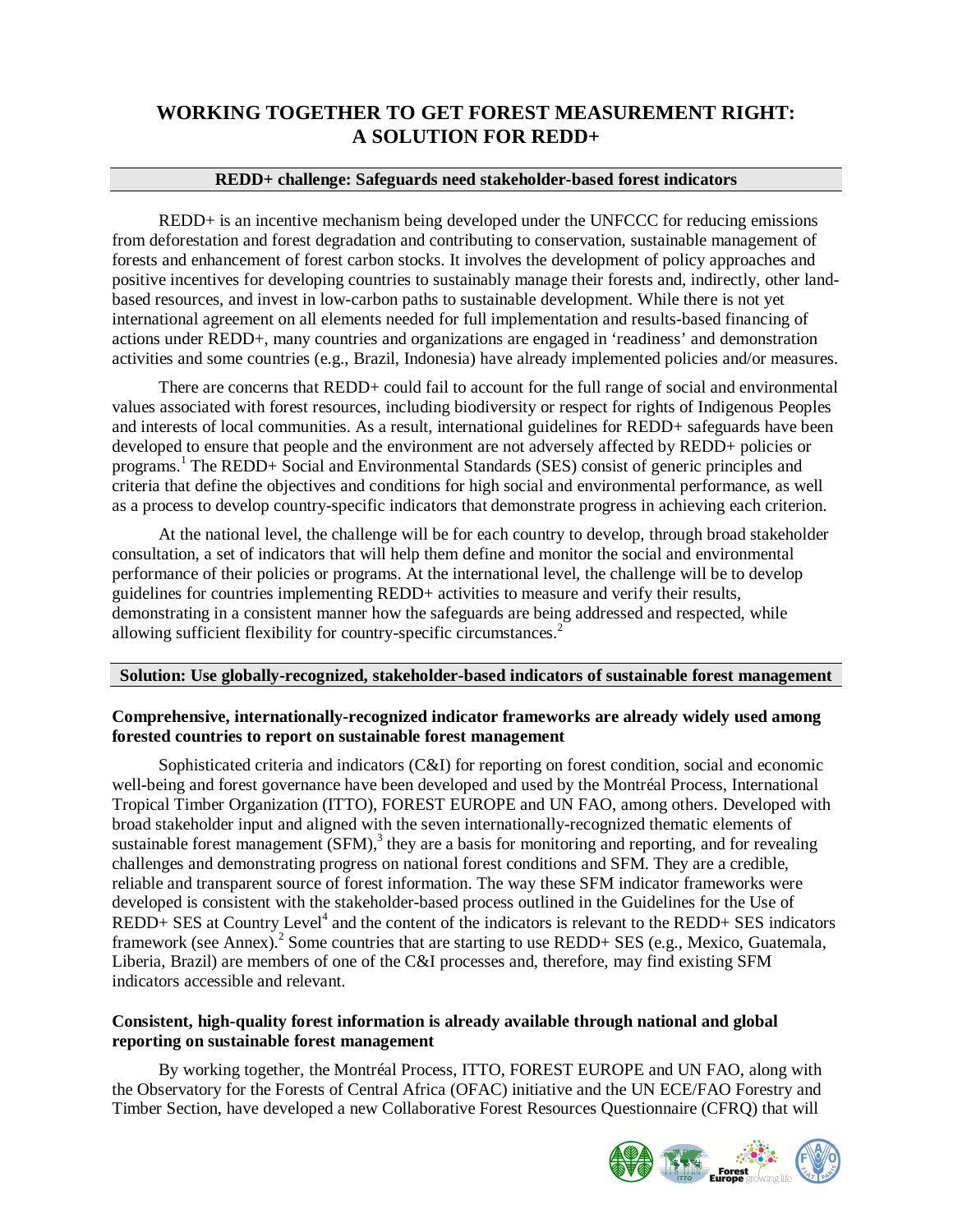greatly increase the consistency of data and the efficiency of its collection and dissemination. Effectively, countries that report to more than one of these bodies can now provide their data once to meet multiple reporting requirements. This questionnaire – which over 100 countries have agreed to use for their regional or local reporting on SFM, as well as for global reporting to UN FAO – could contribute to understanding how REDD+ safeguards are addressed and respected. The first global datasets will be available by 2015.

# **A network of knowledge and expertise on the effective implementation of forest indicators already exists and has relevance to other processes, including REDD+**

The Montréal Process, ITTO, FOREST EUROPE and UN FAO represent countries that contain virtually all global forests. For over 20 years, they have been monitoring, assessing and reporting on trends in forest conditions with advice and information that is well-attuned to stakeholder sensitivities. These four bodies are confident that their experiences and successes have relevance to other organizations and processes interested in tracking environmental changes and reporting on sustainable development.

#### **Together, more can be done**

The Montréal Process, ITTO, FOREST EUROPE and UN FAO recognize the value of working with other countries, organizations and processes involved in REDD+ to:

- avoid the proliferation of forest monitoring requirements and associated reporting burdens;
- share knowledge and experience in tracking and reporting on forest conditions and trends, which is of value and relevance to emerging issues such as climate change;
- streamline reporting by sharing information needs, agreeing on common terms, improving data collection and sharing mechanisms, sharing information management systems and online reporting tools, and sharing targets and common indicators; and
- gain greater insight into climate change and its impacts on SFM, leading to more robust national and international reporting on forest resources and sustainable development.

They invite other entities interested in forest-related data, evaluation or expertise to work with them to explore how existing C&I can be used to meet content and process requirements for developing countryspecific REDD+ safeguards and understanding how those safeguards are being addressed and respected.

# **Contact one of these representatives to find out more about global reporting on sustainable forest management and explore opportunities for collaboration:**

**Joanne Frappier Steven Johnson** Chair Communications Manager Montréal Process Working Group<br>
Email: joanne.frappier@nrcan.gc.ca 
Bmail: johnson@itto.int Email: joanne.frappier@nrcan.gc.ca www.rinya.maff.go.jp/mpci www.itto.int

**Myriam Martin Kenneth MacDicken** Policy Adviser Senior Forestry Officer Liaison Unit Madrid Forestry Department FOREST EUROPE Email: myriam.martin@foresteurope.org Email: kenneth.macdicken@fao.org www.foresteurope.org www.fao.org/forestry/fra